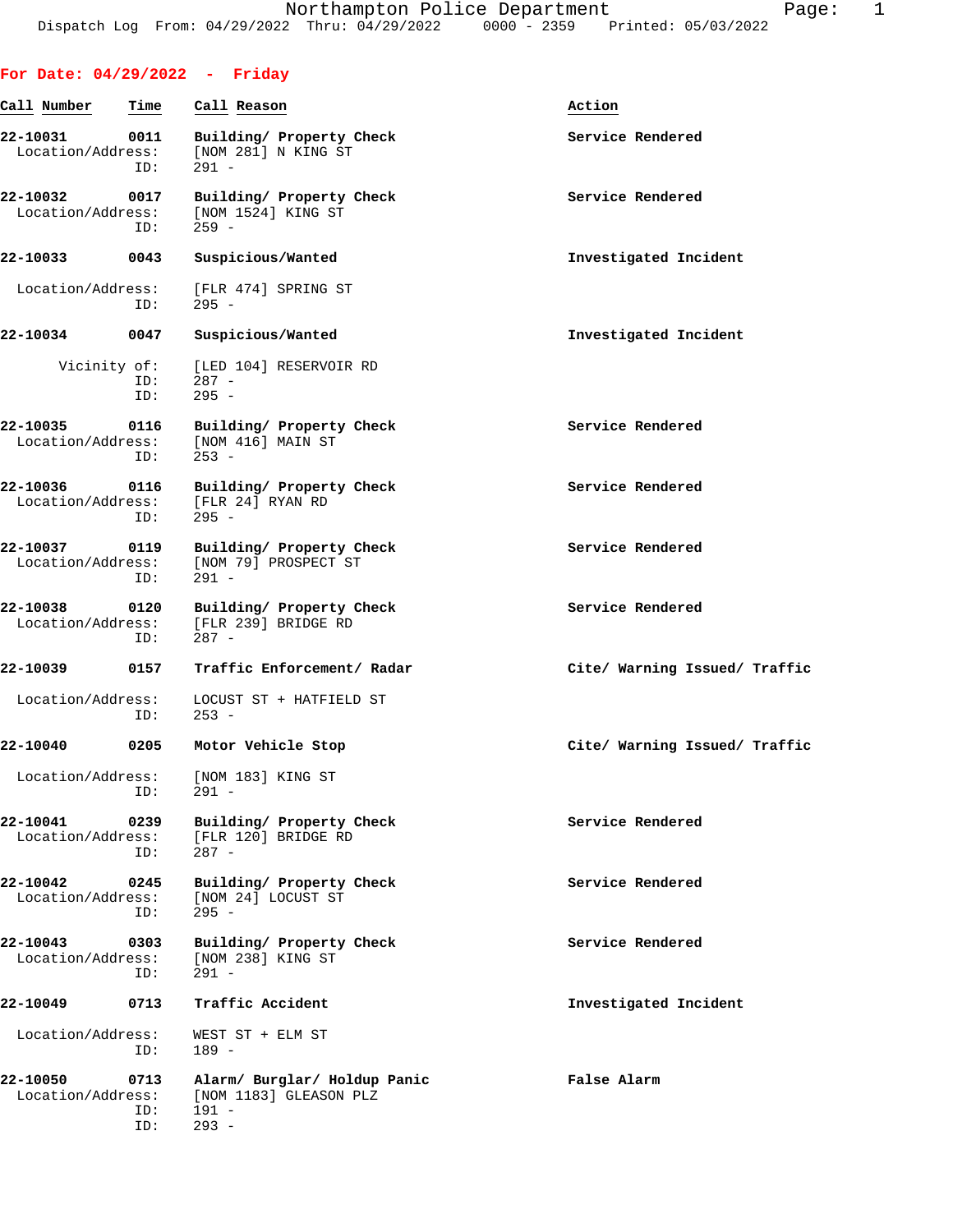|                                 |                    | Northampton Police Department<br>Dispatch Log From: 04/29/2022 Thru: 04/29/2022 0000 - 2359 Printed: 05/03/2022 | 2<br>Page:                    |
|---------------------------------|--------------------|-----------------------------------------------------------------------------------------------------------------|-------------------------------|
|                                 |                    | $261 -$                                                                                                         |                               |
| 22-10051                        | 0735               | Motor Vehicle Stop                                                                                              | Cite/ Warning Issued/ Traffic |
| Location/Address:               | ID:                | [NOM 2118] CARLON DR<br>$293 -$<br>$261 -$                                                                      |                               |
| 22-10054<br>Location/Address:   | 0754<br>ID:<br>ID: | Public Service, Check Welfare<br>[FLR] N MAIN ST<br>$189 -$<br>$293 -$<br>$261 -$                               | Service Rendered              |
| 22-10055                        | 0758               | Animal<br>Location/Address: [FLR] BRIDGE RD<br>$ID: 293 -$<br>$261 -$                                           | Service Rendered              |
| 22-10095                        | 0851<br>ID:<br>ID: | Assault*<br>Location/Address: [NOM 15] BRIDGE ST<br>$298 -$<br>$242 -$<br>$248 -$                               | Report Done                   |
|                                 |                    | Refer To Incident: 22-820-OF                                                                                    |                               |
| 22-10063                        |                    | 0954 Motor Vehicle Stop                                                                                         | Cite/ Warning Issued/ Traffic |
| Location/Address:               | ID:                | [NOM 940] WEST ST<br>$293 -$<br>$261 -$                                                                         |                               |
| 22-10064                        | ID:                | 1019 Traffic Accident<br>Location/Address: [NOM 67] LOCUST ST<br>170 -                                          | Report Done                   |
| Refer To Incident:              |                    | $22 - 815 - OF$                                                                                                 |                               |
| 22-10069                        | 1143               | Motor Vehicle Stop                                                                                              | Cite/ Warning Issued/ Traffic |
| Location/Address:               | ID:                | [NOM 1945] KING ST<br>$293 -$<br>$261 -$                                                                        |                               |
| 22-10070                        | 1205               | Traffic Accident                                                                                                | Investigated Incident         |
| Vicinity of:                    | ID:<br>ID:         | PROSPECT ST<br>189 -<br>$293 -$<br>$261 -$                                                                      |                               |
| Refer To Accident:              |                    | $22 - 141 - AC$                                                                                                 |                               |
| 22-10071                        | 1248               | Motor Vehicle Stop                                                                                              | Verbal Warning Given          |
| Location/Address:               | ID:                | [LED] HAYDENVILLE RD<br>197 -                                                                                   |                               |
| 22-10072<br>Location/Address:   | 1252<br>ID:        | Park and Walk<br>MAIN ST<br>$293 -$<br>$261 -$                                                                  | Service Rendered              |
| 22-10073<br>Location/Address:   | 1254<br>ID:        | Property, Lost/Found<br>[FLR 162] MEADOW ST<br>197 -                                                            | Report Done                   |
| Refer To Incident:              |                    | $22 - 816 - OF$                                                                                                 |                               |
| 22-10074                        | 1256               | OUTSIDE FIRE (BRUSH/GRASS)                                                                                      | Extinguished by N F D         |
| Location/Address:<br>Fire Unit: | ID:                | [NOM 2508] VILLAGE HILL RD<br>E2-Pumper-Engine 2<br>$189 -$                                                     |                               |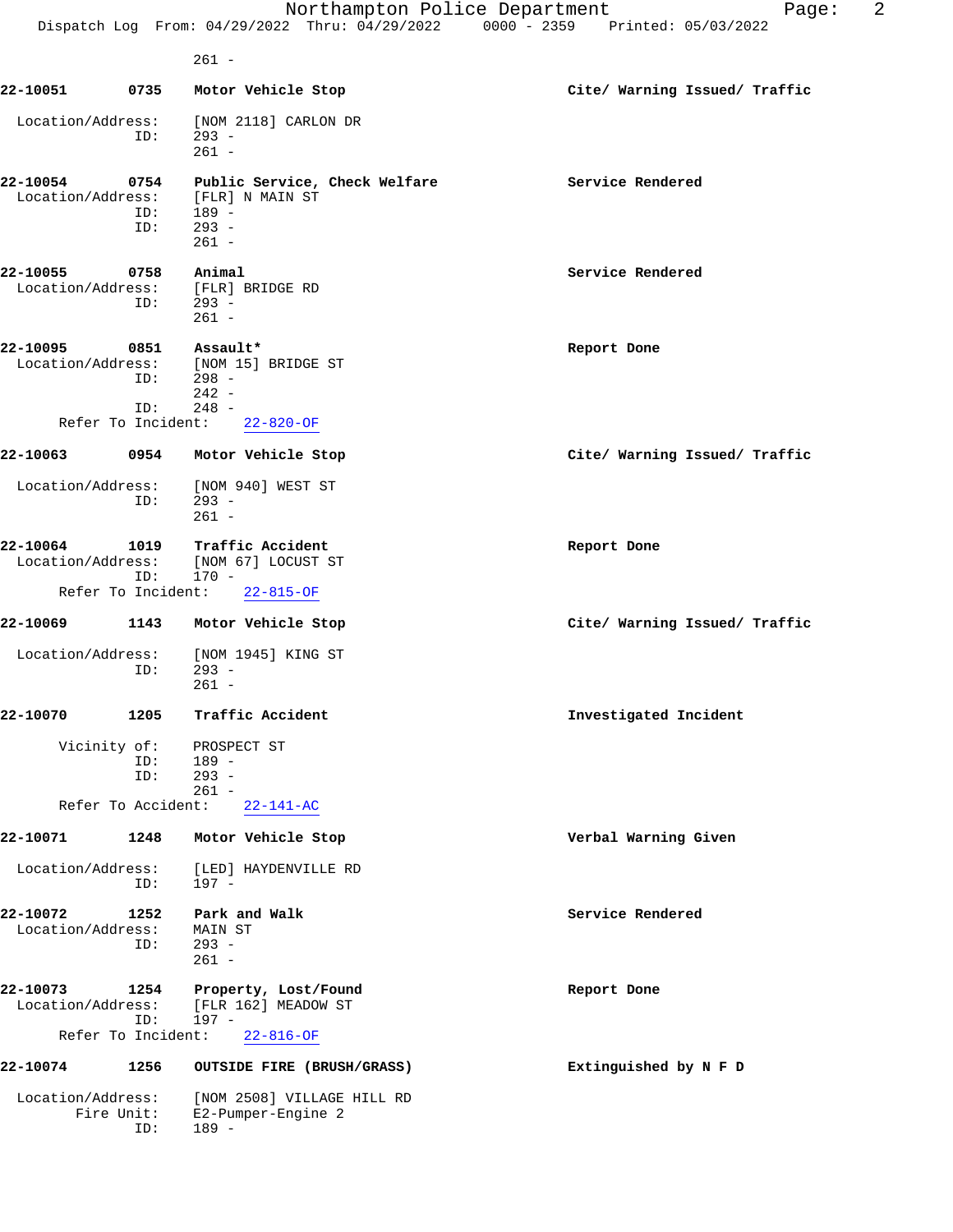| 22-10076                      |                    | 1339 Traffic Accident       | Report Done           |
|-------------------------------|--------------------|-----------------------------|-----------------------|
| Location/Address:             |                    | UNION ST                    |                       |
|                               | ID:                | $293 -$                     |                       |
|                               |                    | $261 -$                     |                       |
|                               | ID:                | $293 -$                     |                       |
|                               |                    | $261 -$                     |                       |
|                               | Refer To Incident: | $22 - 817 - OF$             |                       |
| 22-10078                      | 1401               | Motor Vehicle Stop          | Verbal Warning Given  |
| Location/Address:             |                    | MAIN ST + STRONG AVE        |                       |
|                               | ID:                | $191 -$                     |                       |
|                               | ID:                | $293 -$                     |                       |
|                               |                    | $261 -$                     |                       |
|                               | ID:                | $204 -$                     |                       |
|                               | ID:                | $262 -$                     |                       |
| 22-10080                      | 1426               | Traffic Accident            | Investigated Incident |
| Location/Address:             |                    | [NOM 582] BRIDGE ST         |                       |
|                               | ID:                | $191 -$                     |                       |
| 22-10081                      | 1457               | Trespassing/ Unwanted Guest | Area Search Negative  |
| Location/Address:             |                    | [FLR 1127] N MAIN ST        |                       |
|                               | ID:                | $120 -$                     |                       |
|                               | ID:                | $287 -$                     |                       |
|                               |                    |                             |                       |
| 22-10082                      | 1459               | DISABLED MV                 | Service Rendered      |
| Location/Address:             |                    | [NOM 2856] BRIDGE ST        |                       |
|                               | ID:                | $298 -$<br>$242 -$          |                       |
| 22-10084                      | 1529               | Theft/ Larceny              | Report Done           |
| Location/Address:             |                    | [NOM 2471] PLEASANT ST      |                       |
|                               | ID:                | $248 -$                     |                       |
|                               | Refer To Incident: | $22 - 818 - OF$             |                       |
| 22-10085                      | 1531               | Suspicious/Wanted           | Investigated Incident |
| Location/Address:             |                    | ORCHARD ST                  |                       |
|                               | ID:                | $298 -$                     |                       |
|                               |                    | $242 -$                     |                       |
|                               | ID:                | $197 -$                     |                       |
| 22-10088                      | 1609               | Traffic, Complaint/Hazard   | Area Search Negative  |
| Location/Address:             |                    | STATE ST + TRUMBULL RD      |                       |
|                               | ID:                | $197 -$                     |                       |
|                               | ID:                | $197 -$                     |                       |
| 22-10092                      | 1625               | ASSIST OTHER AGENCY         | Service Rendered      |
| Location/Address:             |                    | [NOM 152] DAMON RD          |                       |
|                               | ID:                | $120 -$                     |                       |
|                               | ID:                | $287 -$                     |                       |
| 22-10094                      | 1647               | Disturbance                 | Report Done           |
| Location/Address:             |                    | [NOM 26] JACKSON ST         |                       |
|                               | ID:                | 197 -                       |                       |
|                               | ID:                | $120 -$                     |                       |
|                               | Refer To Incident: | $22 - 822 - 0F$             |                       |
|                               |                    |                             |                       |
| 22-10096<br>Location/Address: | 1704               | DISABLED MV                 | Service Rendered      |
|                               | ID:                | SOUTH ST<br>$287 -$         |                       |
|                               | ID:                | $191 -$                     |                       |
|                               |                    |                             |                       |
| 22-10097                      | 1718               | Theft/ Larceny              | Report Done           |
| Location/Address:             |                    | BRIGHT ST                   |                       |
|                               | ID:                | $120 -$                     |                       |